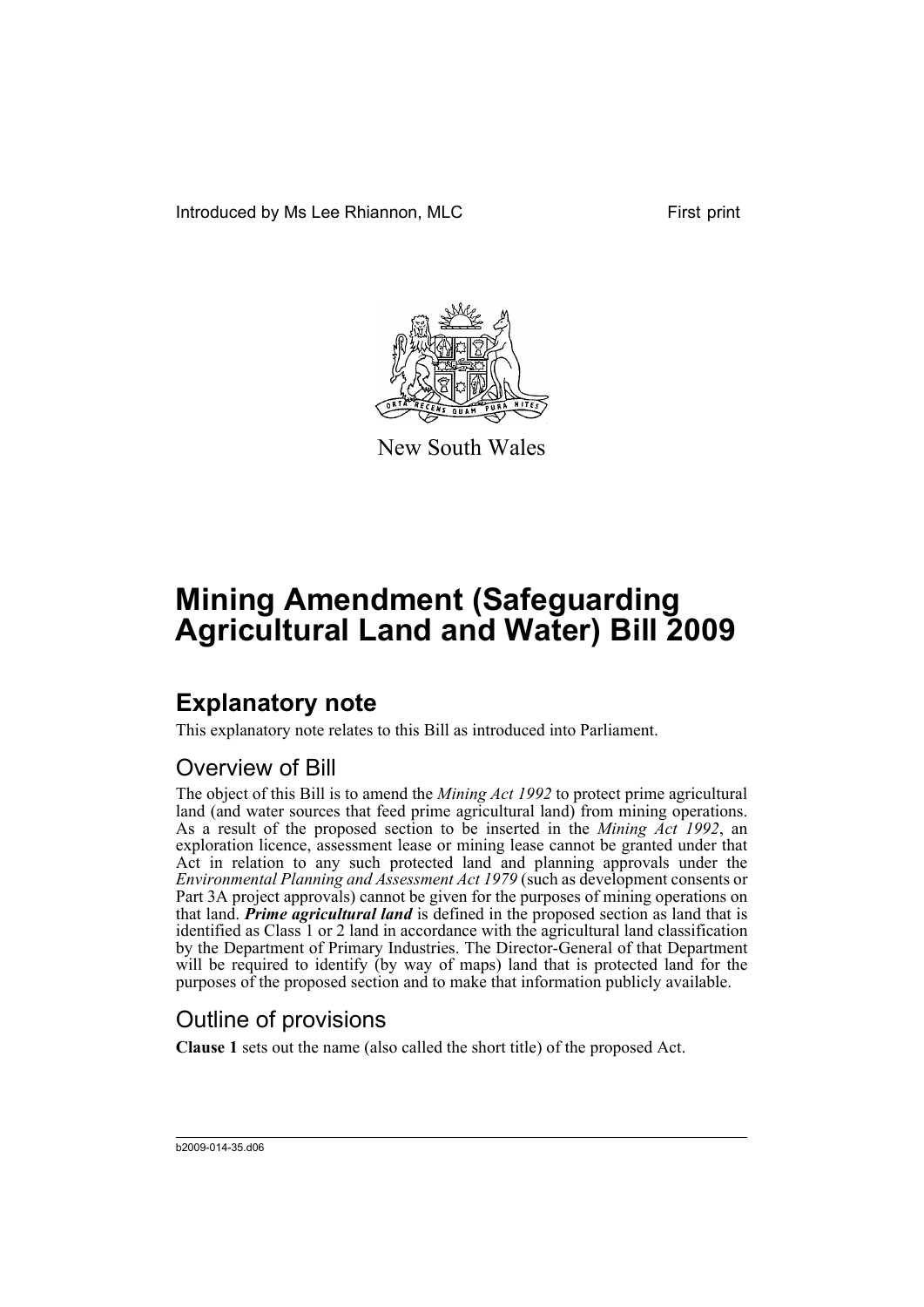Mining Amendment (Safeguarding Agricultural Land and Water) Bill 2009

Explanatory note

**Clause 2** provides for the commencement of the proposed Act on the date of assent to the proposed Act.

**Schedule 1** contains the amendment to the *Mining Act 1992* described in the overview above.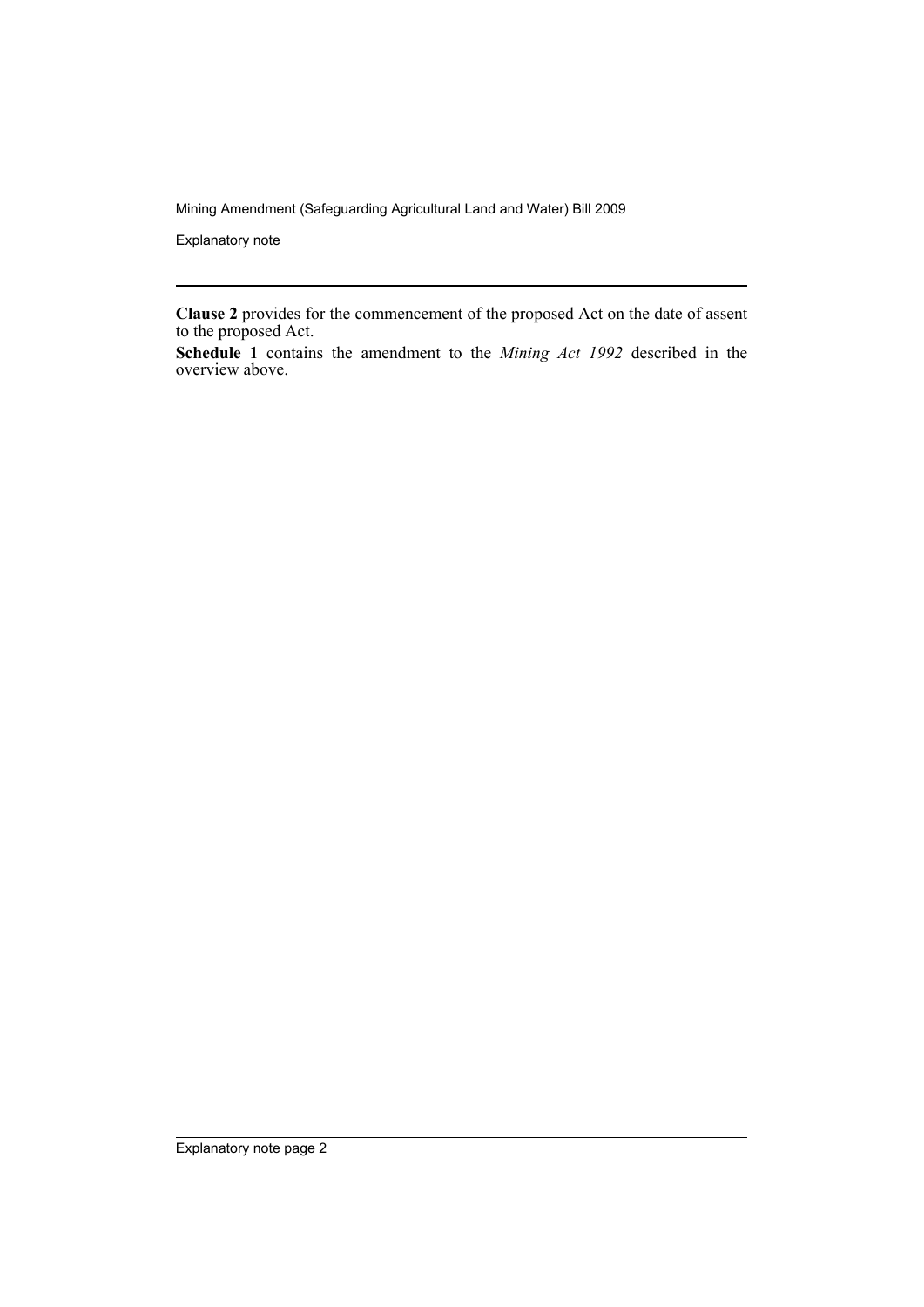Introduced by Ms Lee Rhiannon, MLC First print



New South Wales

# **Mining Amendment (Safeguarding Agricultural Land and Water) Bill 2009**

### **Contents**

|                                               | Page |
|-----------------------------------------------|------|
| Name of Act                                   |      |
| 2 Commencement                                |      |
| Schedule 1 Amendment of Mining Act 1992 No 29 |      |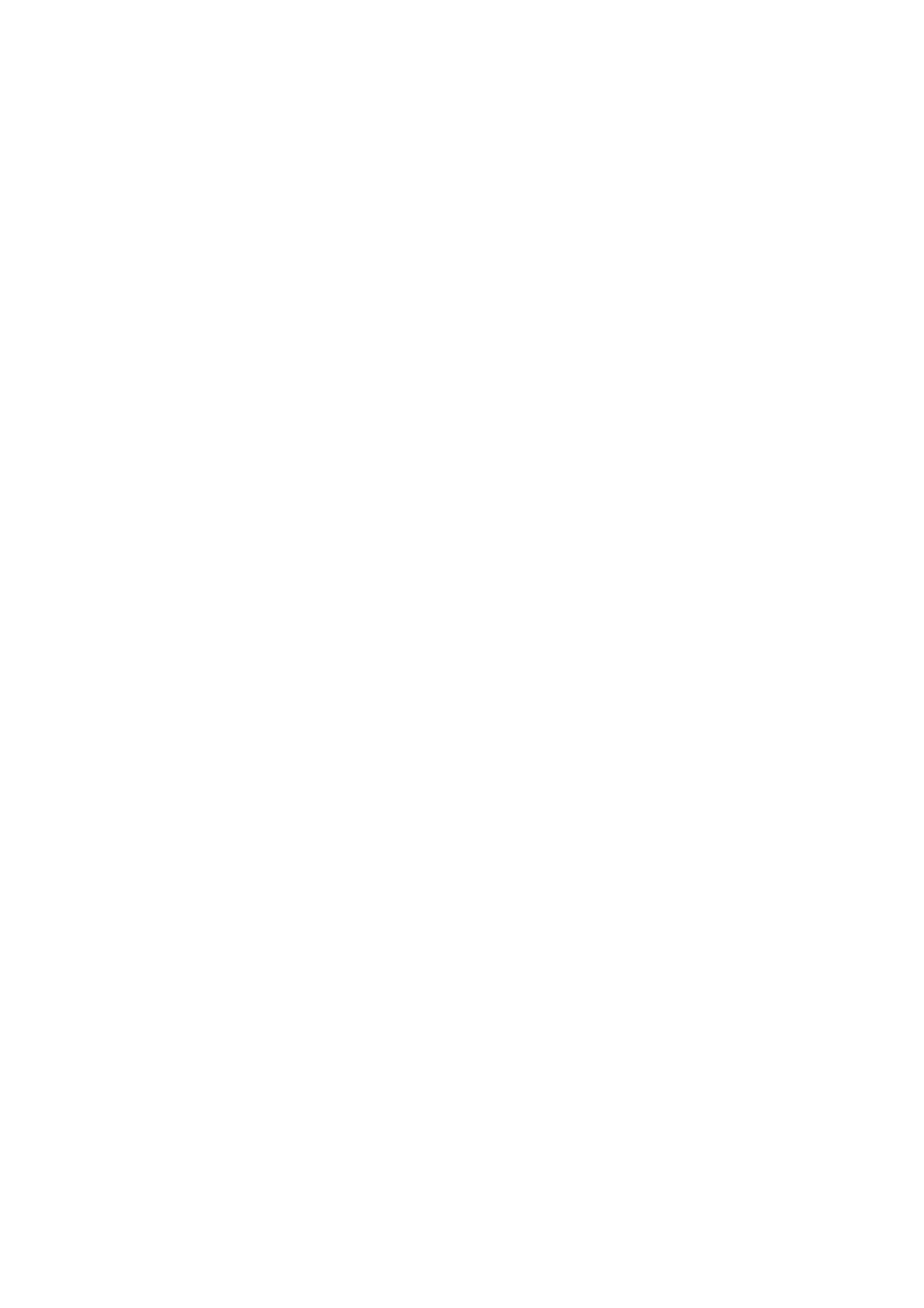

New South Wales

## **Mining Amendment (Safeguarding Agricultural Land and Water) Bill 2009**

No , 2009

#### **A Bill for**

An Act to amend the *Mining Act 1992* to make provision for protecting agricultural land and water from mining.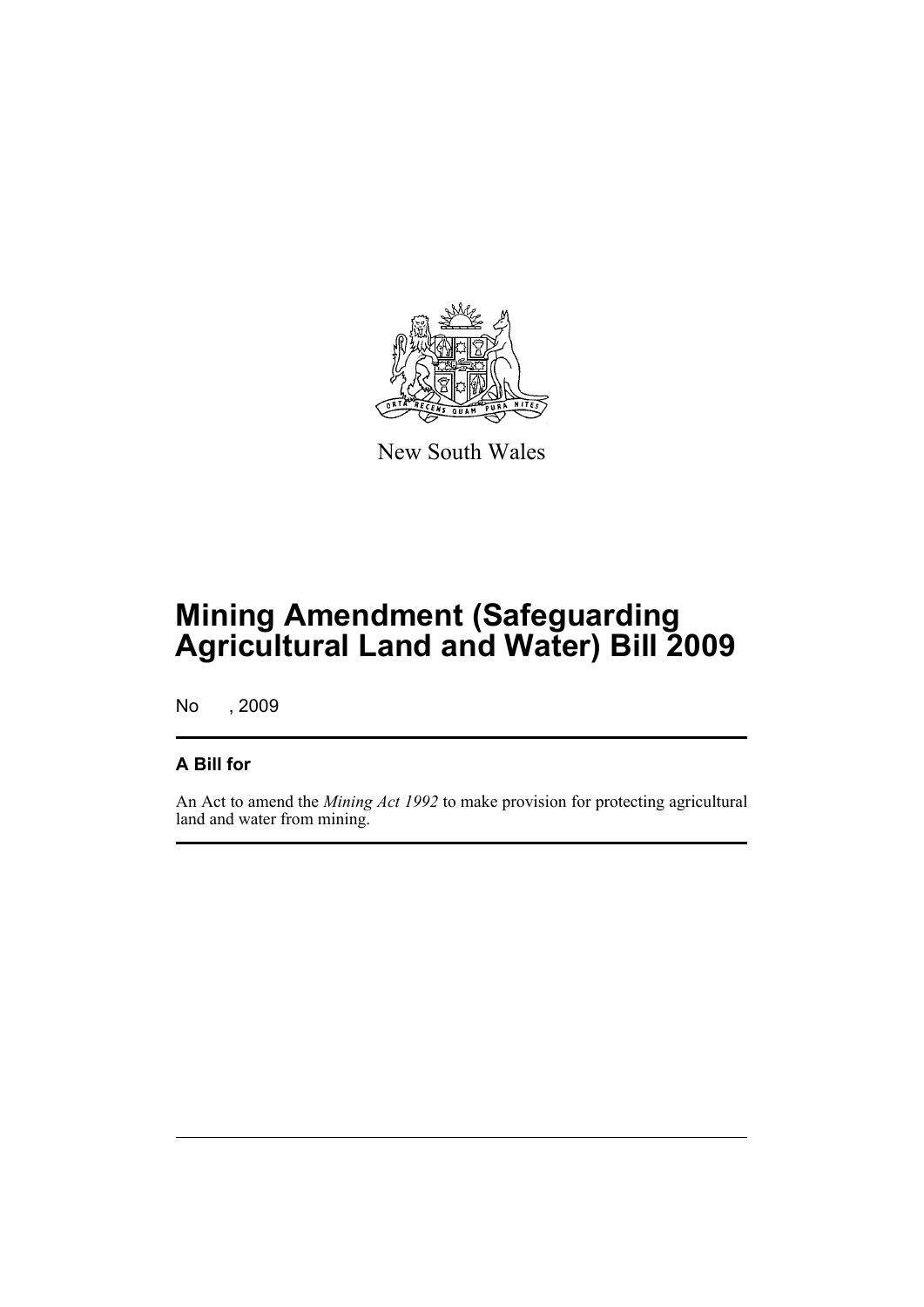<span id="page-5-1"></span><span id="page-5-0"></span>

| The Legislature of New South Wales enacts:                                               |               |
|------------------------------------------------------------------------------------------|---------------|
| Name of Act                                                                              | $\mathcal{P}$ |
| This Act is the Mining Amendment (Safeguarding Agricultural Land<br>and Water) Act 2009. | 3<br>4        |
| Commencement                                                                             | 5             |
| This Act commences on the date of assent to this Act.                                    | 6             |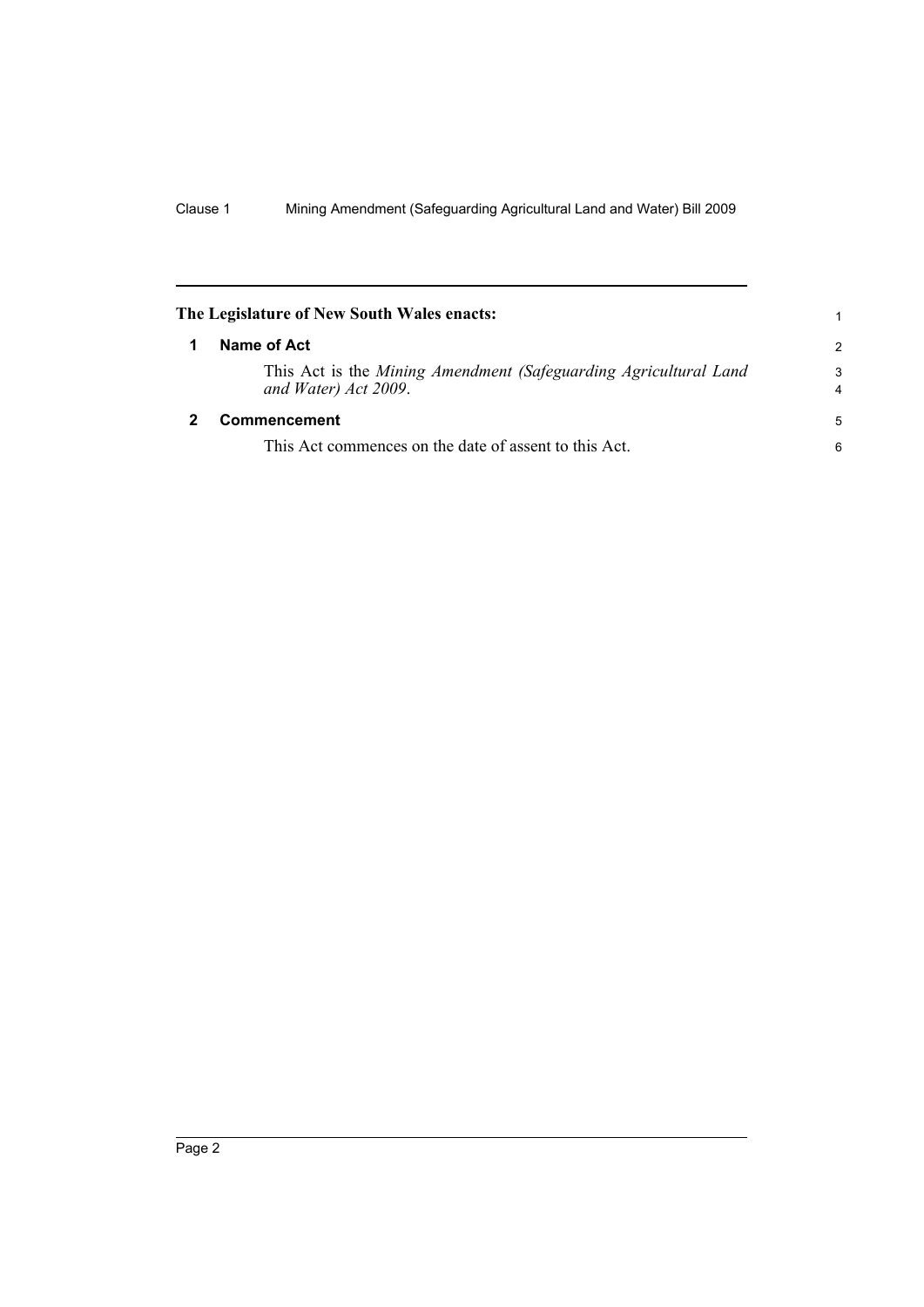Mining Amendment (Safeguarding Agricultural Land and Water) Bill 2009

Amendment of Mining Act 1992 No 29 Schedule 1

<span id="page-6-0"></span>

| <b>Schedule 1</b> |                                                            | <b>Amendment of Mining Act 1992 No 29</b>                                                                                                        | $\mathbf{1}$   |
|-------------------|------------------------------------------------------------|--------------------------------------------------------------------------------------------------------------------------------------------------|----------------|
|                   | <b>Section 11B</b>                                         |                                                                                                                                                  | $\overline{2}$ |
|                   |                                                            | Insert after section 11A:                                                                                                                        | 3              |
| 11B               | Safeguarding agricultural land and water from mining       |                                                                                                                                                  | 4              |
|                   | (1)                                                        | In this section:                                                                                                                                 | 5              |
|                   |                                                            | <i>aquifer</i> means a geological structure or formation that is                                                                                 | 6              |
|                   | permeated with water or is capable of being permeated with |                                                                                                                                                  | $\overline{7}$ |
|                   |                                                            | water.                                                                                                                                           | 8              |
|                   |                                                            | <b>EPA Act</b> means the <i>Environmental Planning and Assessment</i><br>Act 1979.                                                               | 9<br>10        |
|                   |                                                            | <i>planning approval</i> means any of the following:                                                                                             | 11             |
|                   |                                                            | development consent under Part 4 of the EPA Act,<br>(a)                                                                                          | 12             |
|                   |                                                            | (b)<br>approval under Part 3A of the EPA Act to carry out a                                                                                      | 13             |
|                   |                                                            | project to which that Part applies,                                                                                                              | 14             |
|                   |                                                            | the modification of any such development consent or<br>(c)                                                                                       | 15             |
|                   |                                                            | approval.                                                                                                                                        | 16             |
|                   |                                                            | <i>prime agricultural land</i> means land identified as Class 1 or 2                                                                             | 17             |
|                   |                                                            | land in accordance with the document entitled <i>Agricultural Land</i><br><i>Classification</i> produced by the Department of Primary Industries | 18             |
|                   |                                                            | and as in force from time to time, and includes any land of a kind                                                                               | 19<br>20       |
|                   |                                                            | prescribed by the regulations, but does not include any land of a                                                                                | 21             |
|                   |                                                            | kind excluded by the regulations.                                                                                                                | 22             |
|                   | (2)                                                        | Words and expressions used in this section that are defined in the                                                                               | 23             |
|                   |                                                            | EPA Act have the same meaning as in that Act.                                                                                                    | 24             |
|                   | (3)                                                        | <b>Restriction on granting authorities</b>                                                                                                       | 25             |
|                   |                                                            | Despite any other provision of this Act, an authority cannot be                                                                                  | 26             |
|                   |                                                            | granted over or beneath the surface of any of the following land                                                                                 | 27             |
|                   |                                                            | (referred to in this section as <i>protected land</i> ):                                                                                         | 28             |
|                   |                                                            | prime agricultural land,<br>(a)                                                                                                                  | 29             |
|                   |                                                            | land on which, or within 1 kilometre of which, is situated<br>(b)<br>a river or aquifer that feeds prime agricultural land.                      | 30<br>31       |
|                   | (4)                                                        | <b>Restriction on planning approvals</b>                                                                                                         | 32             |
|                   |                                                            | Planning approval cannot be given or granted for the purposes of                                                                                 | 33             |
|                   |                                                            | the carrying out of mining operations over or beneath the surface                                                                                | 34             |
|                   |                                                            | of protected land.                                                                                                                               | 35             |
|                   | (5)                                                        | Any planning approval that is given or granted in contravention<br>of subsection $(4)$ has no effect.                                            | 36<br>37       |